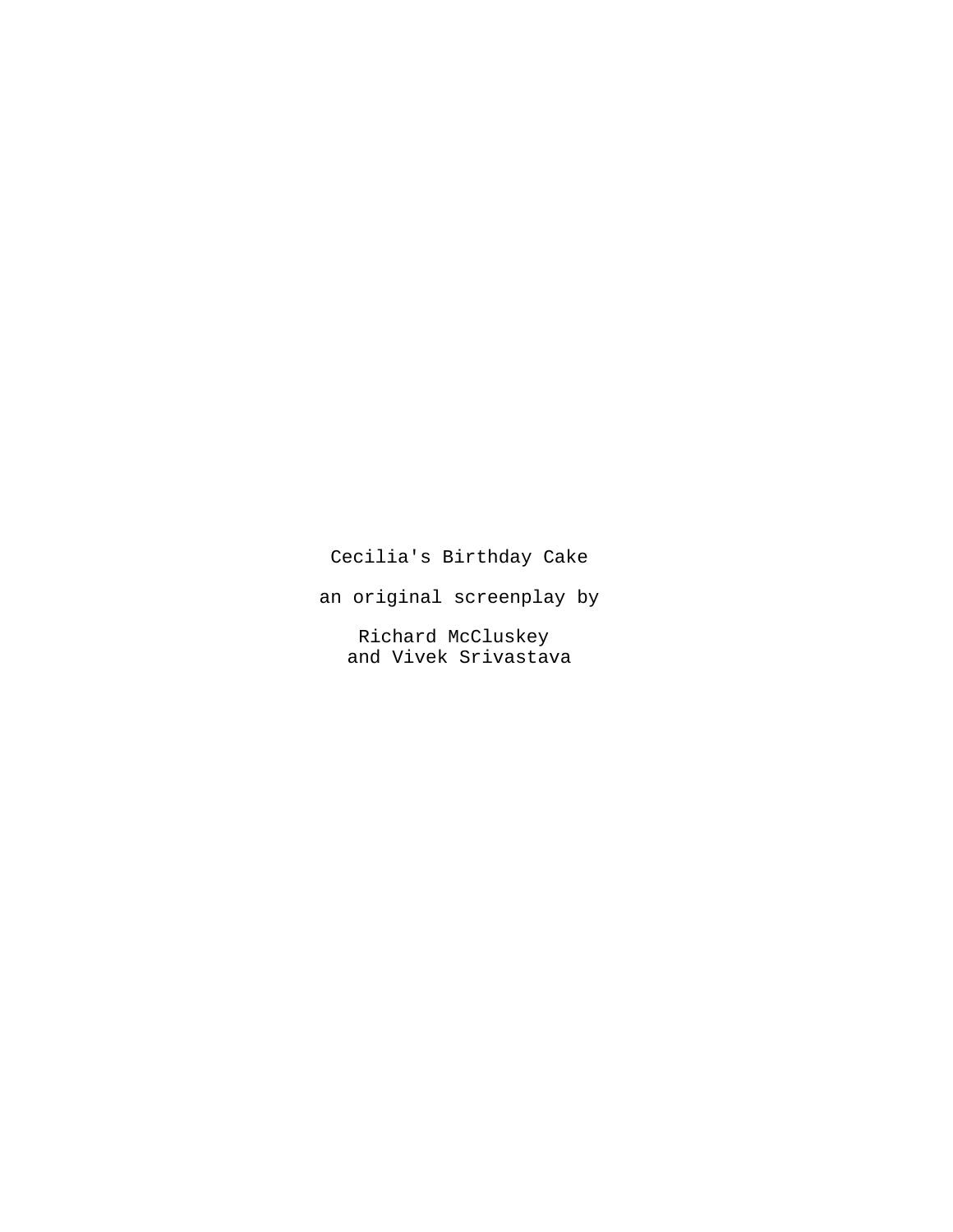#### FADE IN:

### EXT. APARTMENT COMPLEX ROOFTOP - DUSK

Three friends sit in lawn chairs around a make-shift fire constructed in a garbage pail on the rooftop of an apartment building. It is an exceptionally warm fall evening and the city is bustling beneath them. Empty beer cans are strewn about. CECILIA, a raven-haired and fairly attractive 22 year-old, takes a drag of her cigarette. She is wearing a party hat held on by an elastic band around her head. Her two friends, CHARLIE and OWEN, have been arguing, as usual, about the inane.

### CHARLIE

(to Cecilia) Hey... what ultimately convinced him to make the move was his own poor judgment.

#### CECILIA

(to Charlie) So, you're telling me that you didn't encourage it at all. He would have done it anyway?

### CHARLIE (to Cecilia) That's what I'm saying. (to Owen) Pass me a beer.

#### CECILIA

(to Owen) Ow, don't pass him a beer... and would you have done it anyway?

Owen shakes his head.

### CHARLIE

Ow, do pass me a beer... and yes you would have.

### OWEN

We're out of beer. (beat) And I think I know what I would have done.

### CHARLIE

(grandiose) We are out of beer! We're out of beer. There's only one solution: someone's got to go get us more beer from the fridge.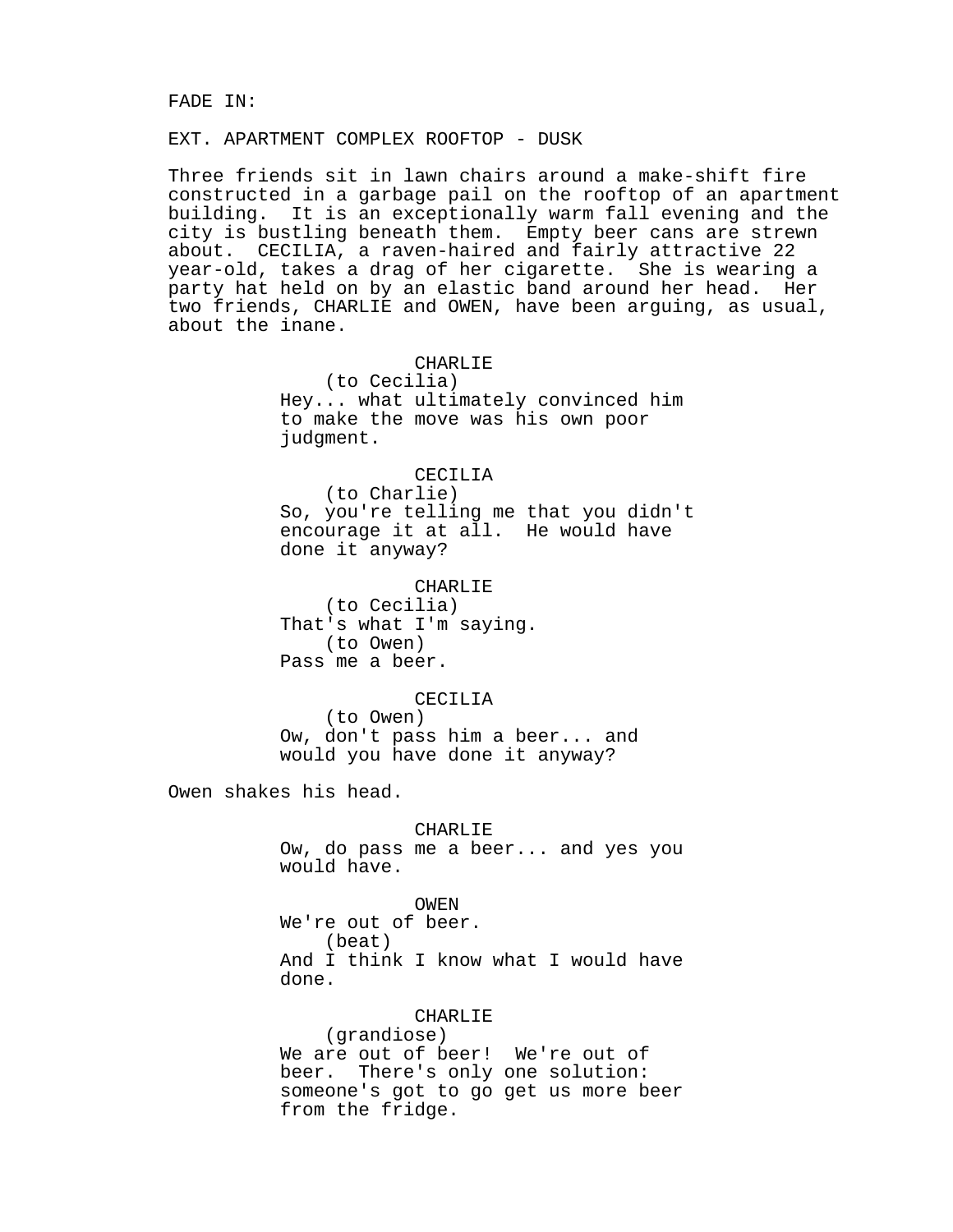Charlie looks over at Owen, expectantly.

CECILIA Don't do it, Owen.

CHARLIE (imitating Cecilia) Stay out of it, Cici.

OWEN

I'll get the beer... but because I want beer.

Owen gets up and makes his way over towards the roof entrance into the building. He pulls on the door and realizes it's locked.

> OWEN (CONT'D) Who's got the keys?

> > CHARLIE

(to Owen) I gave them to you.

OWEN And I gave them to Cecilia.

CECILIA (to Charlie) And I put them in your jacket.

CHARLIE And I left my jacket inside.

The three of them simultaneously realize they are locked on the roof of the building.

#### CECILIA

Well, shit.

### CHARLIE

(to Owen) I hope you didn't have any plans later.

Charlie smiles.

Owen becomes instantly agitated and throws his phone towards Charlie. The phone misses entirely and is launched off the roof.

OWEN

Fuck! (to Charlie) You did this on purpose.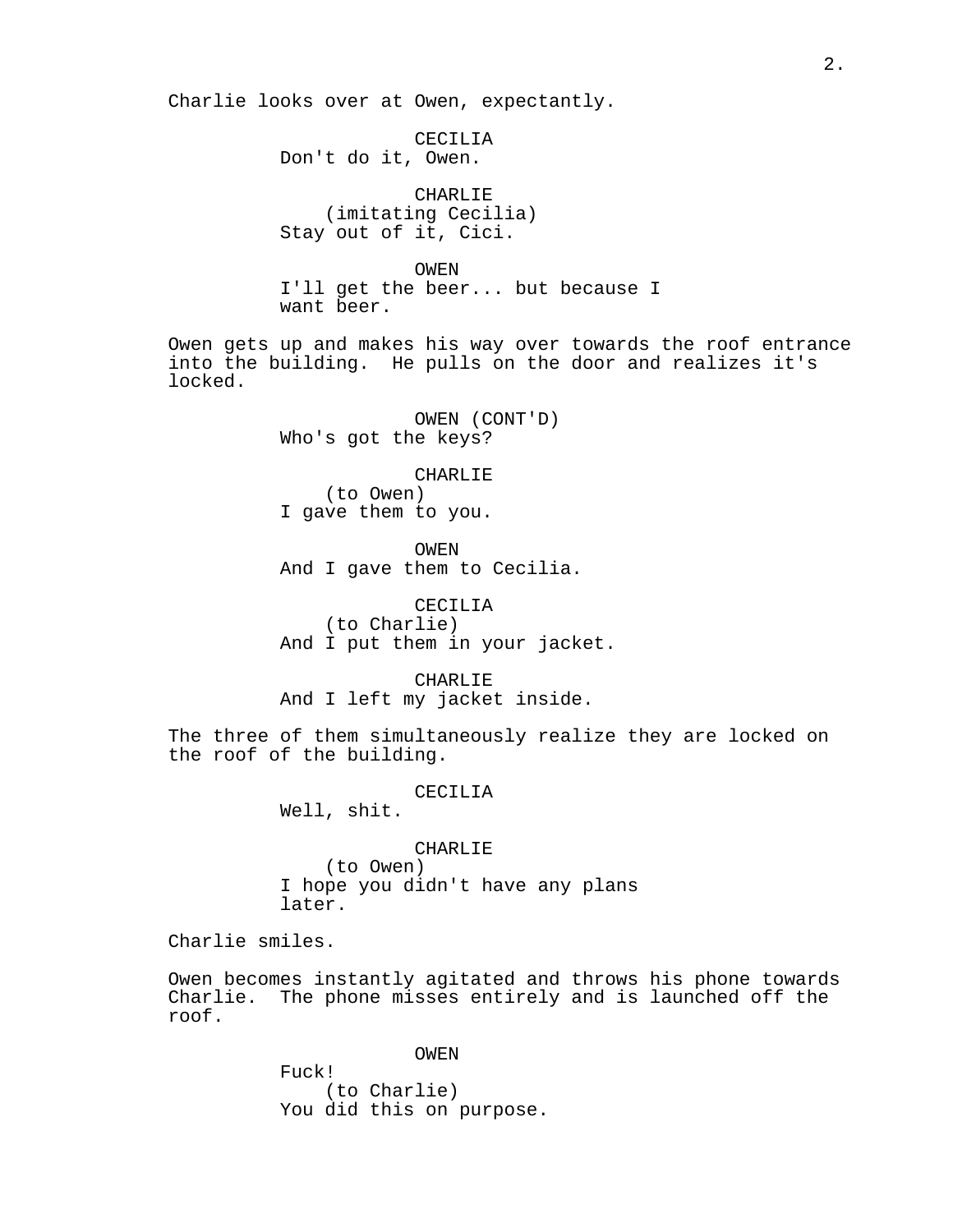Owen is enraged.

CHARLIE (defensively) I didn't do anything.

Owen begins to move closer to Charlie. Charlie, physically the much bigger person, takes a few steps back.

#### CECILIA

Owen?

OWEN I can't believe you. I honestly can't believe you.

CHARLIE

(to Owen) You're sure you want to do this? You really want to do this?

OWEN

Yup.

Owen takes a swing at Charlie and makes contact with his lower jaw. Charlie stumbles backwards but remains on his feet.

### CECILIA

Owen, stop it!

#### OWEN

Fuck you, Charlie!

Owen is backing Charlie dangerously close to the edge of the rooftop.

#### CHARLIE

Owen, dude, calm down.

Owen takes another swing at Charlie. This time he makes full contact. Charlie hits the ground and stays down. Owen walks away furiously while shaking out his fist. Cecilia stands in the middle of them, completely distraught.

INT. COFFEE SHOP - 12 HOURS EARLIER

Charlie and Owen stand in line waiting to order coffee. They both have book-bags over their shoulders.

> OWEN (to Charlie) So if you pick up the cake, I can grab the gift. (MORE)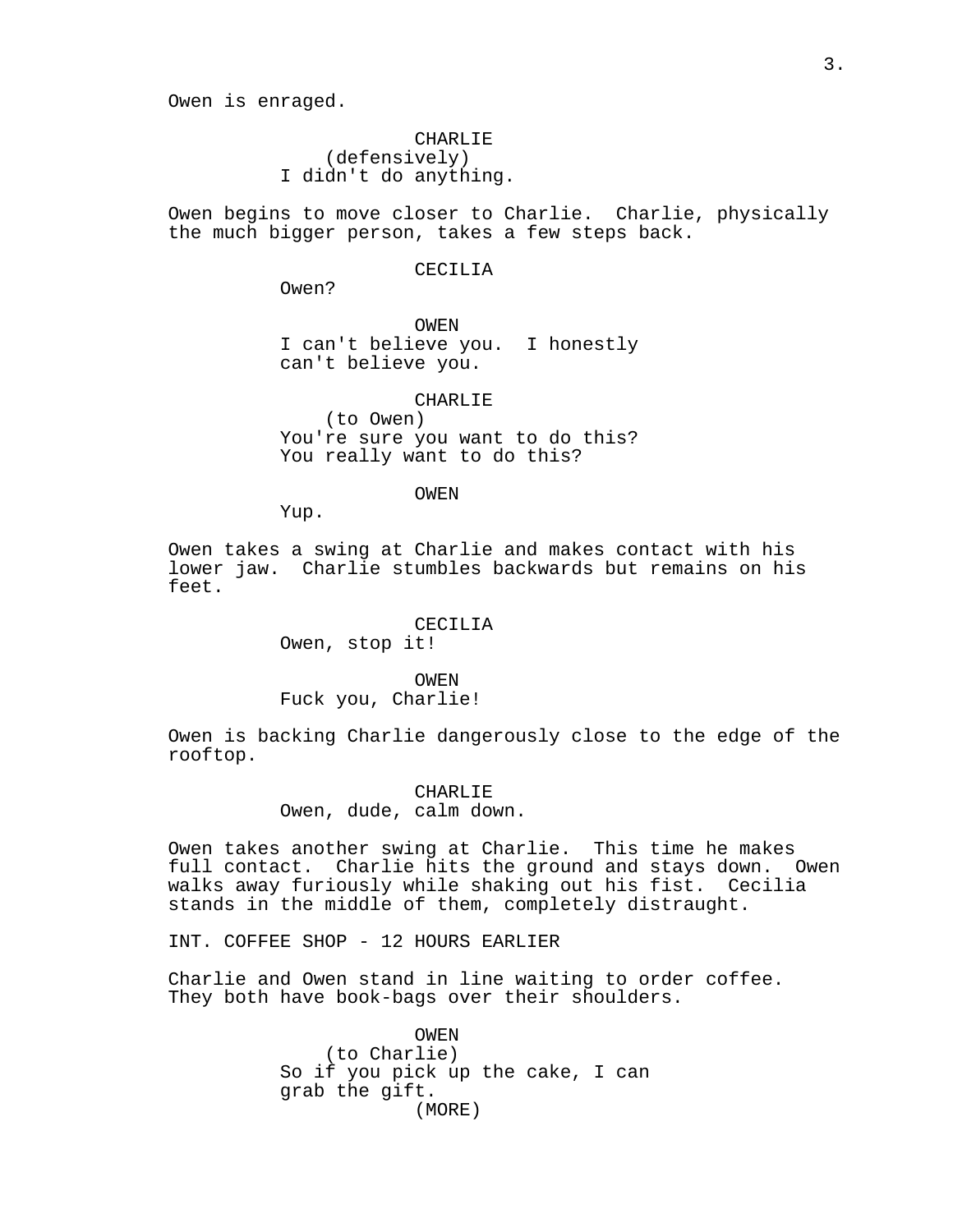OWEN (CONT'D) (to coffee barista) Medium with milk please.

#### CHARLIE

(to Owen) How about I get the gift, you get the cake? (to coffee barista) Large black.

OWEN But I won't be able to get to the bakery until way later after my class. Like sixish. It doesn't make sense for me...

Charlie says nothing, but eyes Owen suspiciously as they wait for their drinks.

OWEN (CONT'D)

What?

CHARLIE

Nothing. Nothing at all. (condescendingly) Why don't you get the gift, if that's what you really want.

OWEN

Look, it's not a big deal for me. If you really want to you can get it--

CHARLIE

--great, I'll pick it up after Ancient Civ. I know exactly what to get, too.

Owen clearly is irritated by this, but masks his frustration as the barista hands them their coffees. Charlie thanks the barista flirtatiously, and the two walk out of the cafe with their drinks.

EXT. CAMPUS GROUNDS - CONTINUOUS

OWEN Why are you always flirting with the coffee shop girl? You have a girlfriend, you know.

CHARLIE First of all, her name is "Sandy," not "coffeeshop girl." (MORE)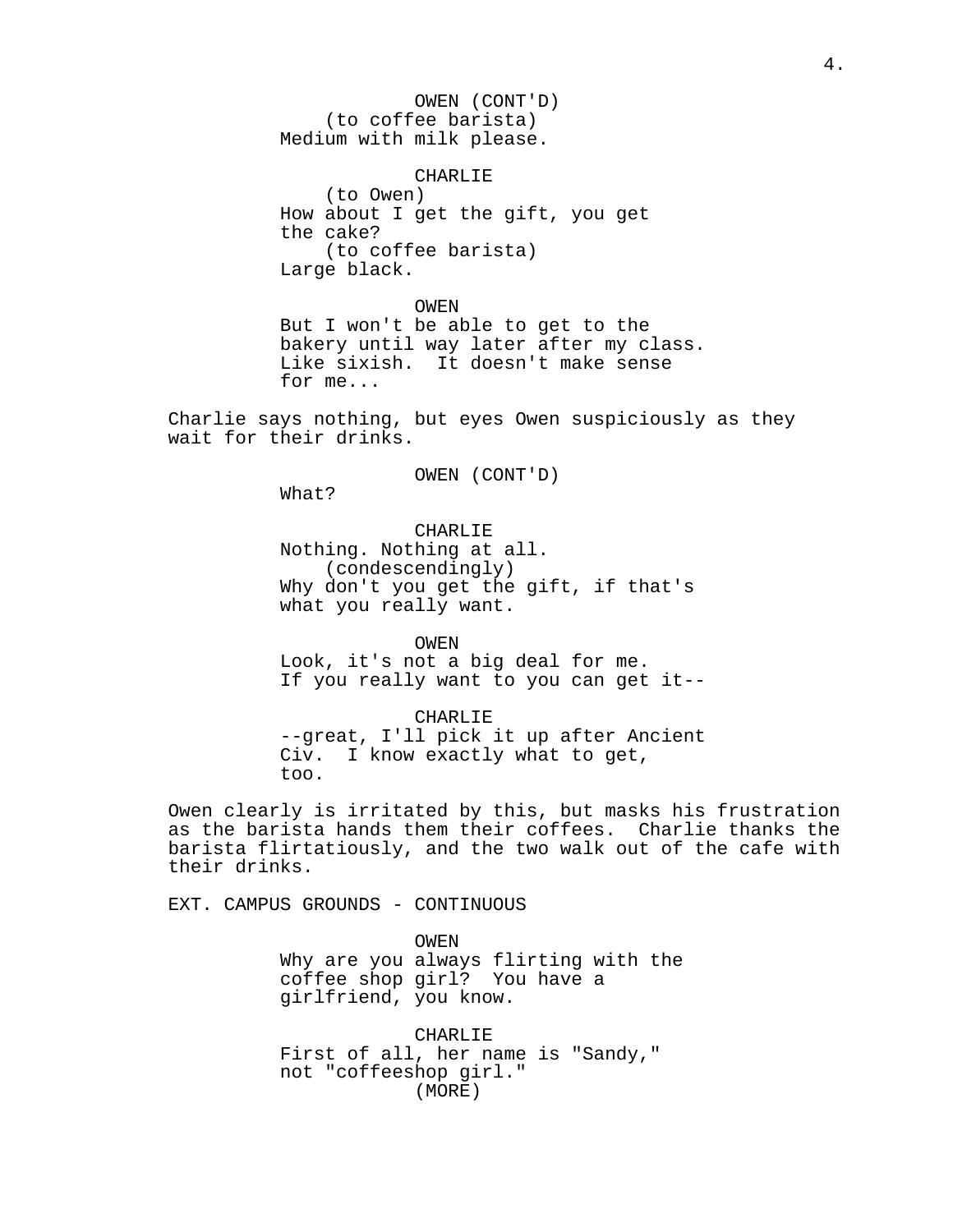CHARLIE (CONT'D) (sarcastically) And second, I actually forgot I had a girlfriend, but thanks so much for reminding me.

### OWEN

Whatever.

### CHARLIE

Wow, what's eating you today? You've been an top-notch asshole since you woke up this morning.

OWEN (hesitantly) I saw Dierdra yesterday.

Charlie stops in his tracks.

CHARLIE What? Oh, no, no, no. This is bad.

OWEN Don't worry. Things are different now.

CHARLIE Yeah, I've heard that before.

Charlie looks at his watch.

Look I gotta get going. We have to discuss this later. Lunch?

> OWEN I'll meet you outside the U.C. after class.

### CHARLIE

Sounds good.

Charlie begins to walk away.

CHARLIE (CONT'D) Don't forget the cake!

INT. LECTURE HALL - LATER

Charlie walks into a to class already in session. He takes a seat next to Cecilia, who is diligently taking notes.

> CHARLIE (whispering) Thanks for saving me a spot, Cici.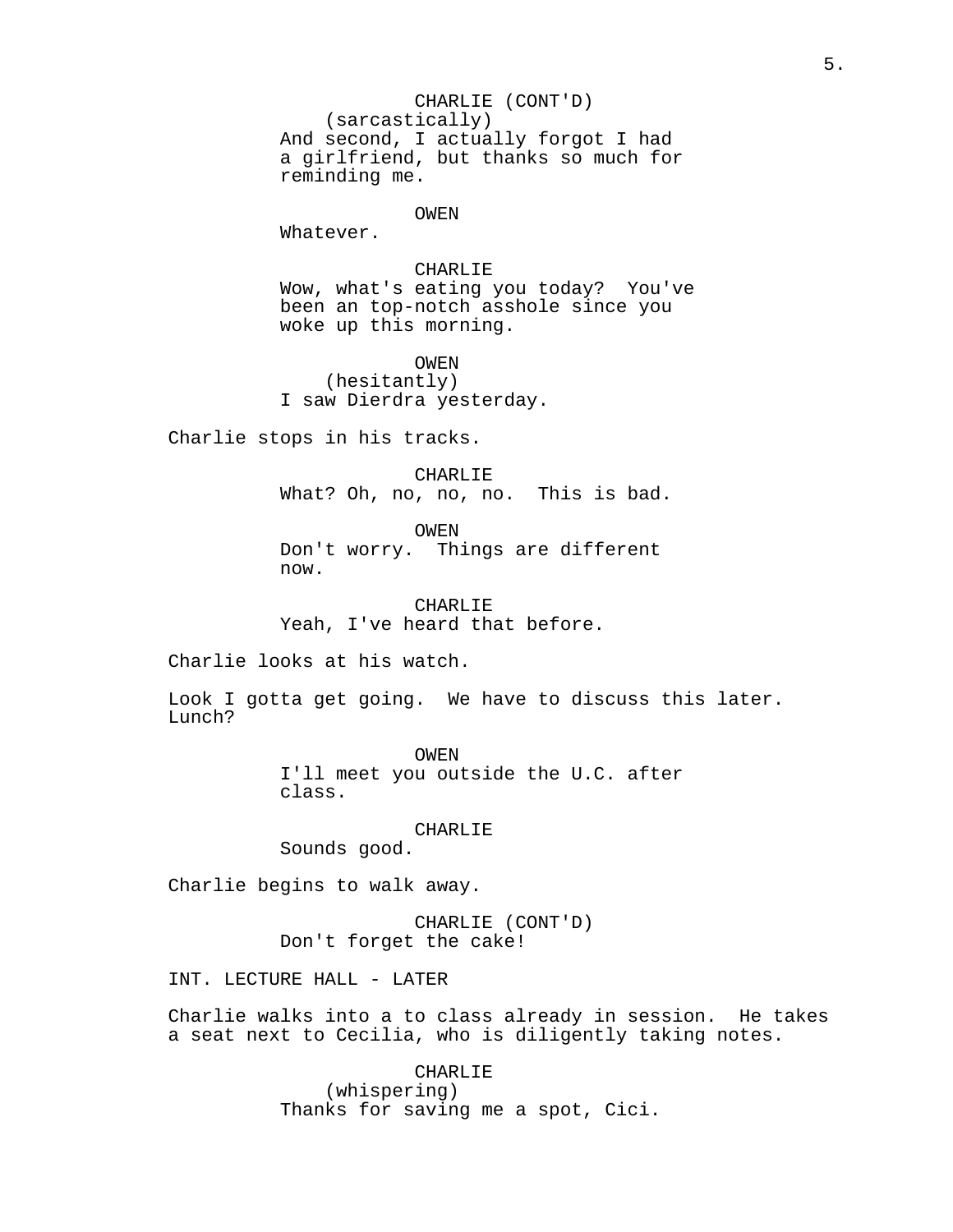I didn't.

Charlie pulls out his notebook and begins copying the notes out of Cecilia's binder.

> CHARLIE Did you hear about Dierdra?

Cecilia turns to Charlie and stops taking notes.

CECILIA What about Dierdra?

CHARLIE Apparently she's back.

CECILIA Back in what way? How is she back?

CHARLIE Don't know. Just that she's back. (beat) Owen saw her yesterday.

CECILIA

(shocked) No!

Cecilia's last comment was too loud. The professor at the front of the class turns around to express his displeasure. Cecilia and Charlie return to taking notes in silence for a moment.

> CECILIA (CONT'D) (whispering again) Why didn't he tell us?

CHARLIE Probably because he knew what the reaction would be.

CECILIA Well, what do we do?

CHARLIE I'm meeting him for lunch. I'll get the scoop.

CECILIA

I'll join.

CHARLIE It's probably better if you don't.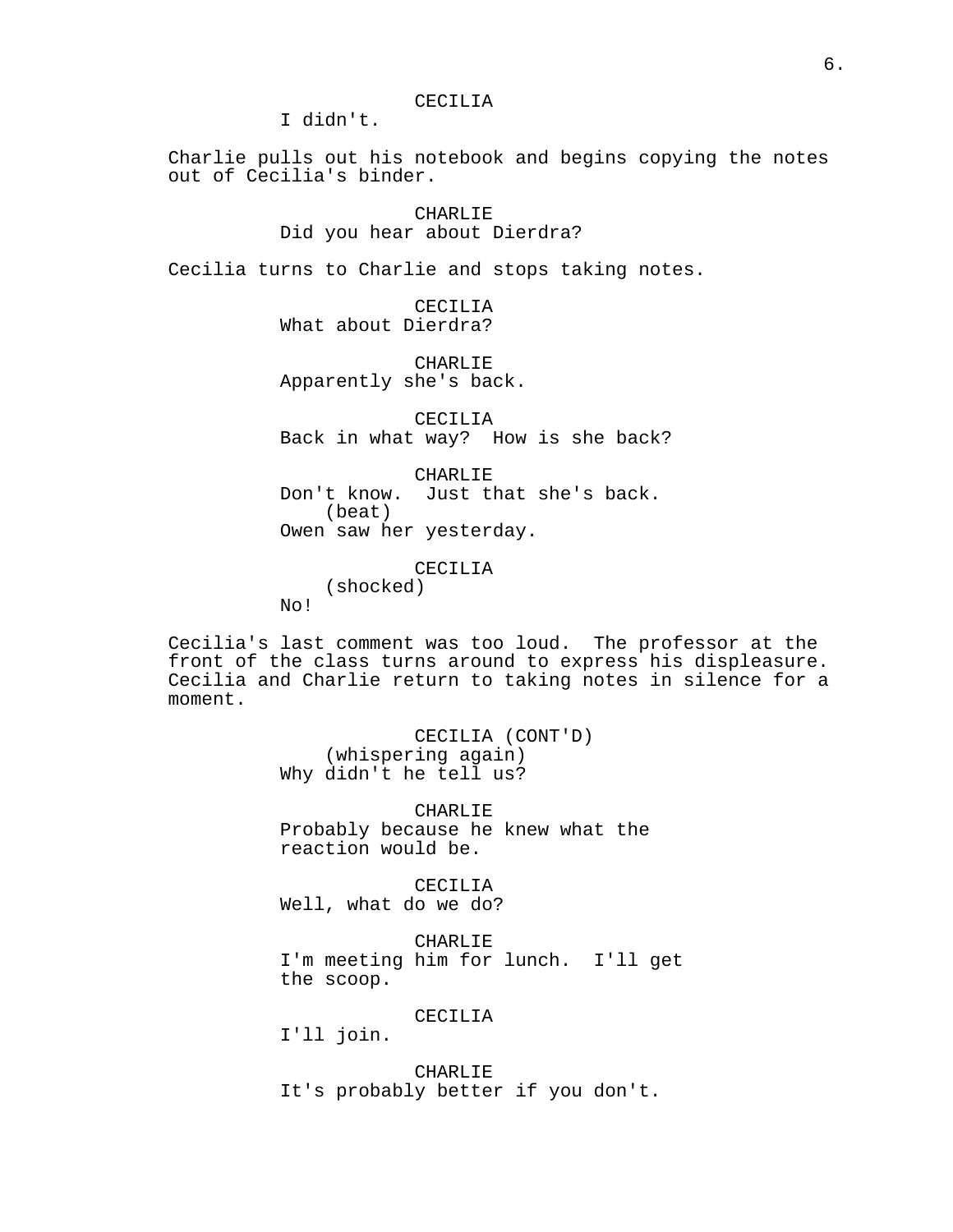Cecilia nods in understanding.

CHARLIE (CONT'D) You're still good for tonight, right?

CECILIA You know, you guys don't have to do anything.

CHARLIE Just shut up and be there by seven.

EXT. UNIVERSITY COMMUNITY CENTRE - DAY

Owen is standing outside the University Community Centre on a concrete patio. Charlie is late as usual. The atmosphere is noisy and vibrant. Students are walking in all directions. OWEN finally spots Charlie through the crowd. Charlie walks over nonchalantly.

> CHARLIE Hey buddy. Have you been waiting long?

OWEN (sarcastically) Only 20 minutes.

CHARLIE (oblivious) Sweet. Let's head to Dear John's. I'm starving.

The two start walking towards the campus restaurant.

OWEN

How was Civ?

CHARLIE

Ugh, Cohen assigns way too much reading. I don't know about you but--

Charlie loses his concentration and trails off. He is looking off into the distance, and what he sees disturbs him.

> OWEN --but you don't like finishing your thoughts?

> CHARLIE Uh, Owen, I don't want to freak you out, but it's Dierdra. She's over there by the picnic tables.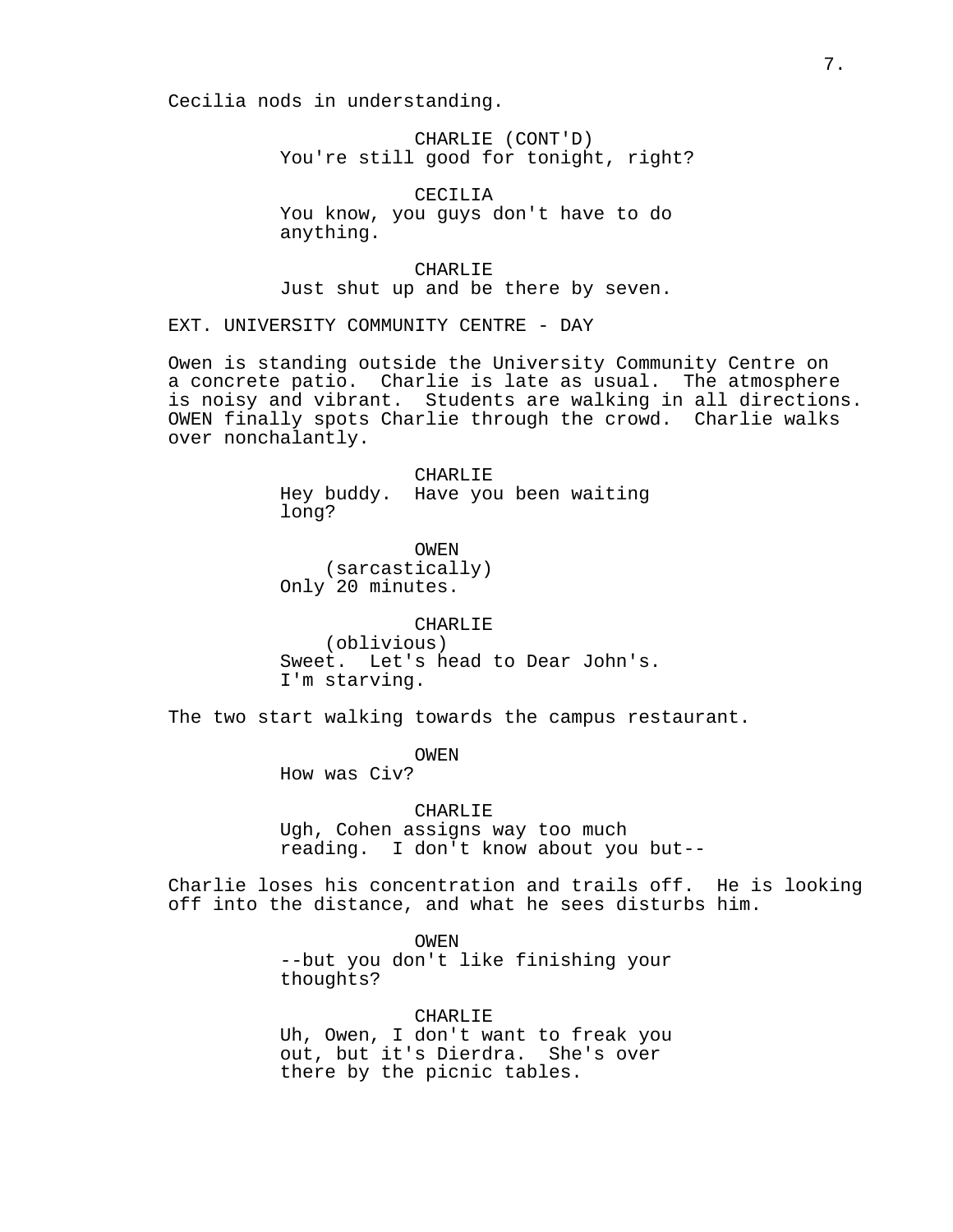OWEN (nervously) Er, shit. Did she see you?

CHARLIE. I don't know. She's with a group of people. (beat) She's looking good too, Owen. You better be careful.

OWEN Don't worry about me.

CHARLIE Let's go over there and say 'hi'.

Charlie starts walking in her direction.

OWEN

No! Are you crazy? Get back here!

But Charlie has made up his mind and strides confidently toward the picnic tables. Dierdra is a gorgeous headcheerleader type, with long blonde hair in a ponytail. Sitting with a few friends, she is packing her things and getting ready to leave. Charlie walks right up to her and the other girls at the table eye him curiously.

#### CHARLIE

(to Dierdra) Hey, don't leave on my account.

### DIERDRA

(with mock sincerity) Charlie, what a pleasant surprise. I'd actually love to stay and chat, but I have class and unlike you I actually intend on graduating. (to Owen) See you tonight, Ow?

Dierdra smiles at Owen and then slings her bag over her shoulder and walks away with her friends. Owen is wearing a guilty expression as he looks at Charlie. Charlie is wideeyed and dumbfounded.

#### CHARLIE

Tonight? Ow?

EXT. CAMPUS - LATER

Charlie is walking through campus talking on the phone with Cecilia.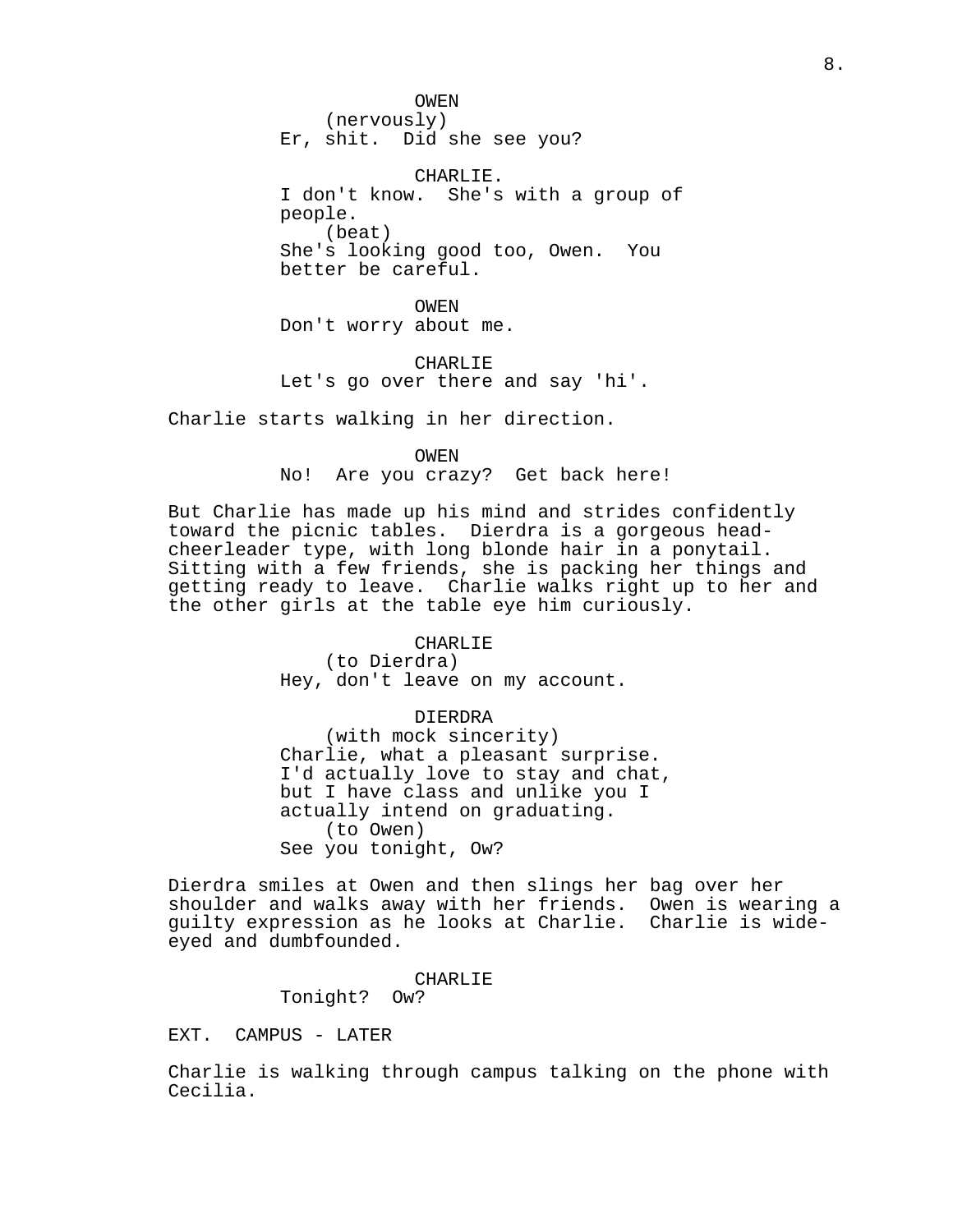CHARLIE (on the phone) It's worse than we thought.

#### CUT TO:

EXT. CAMPUS - CONTINUOUS

Cecilia is also walking through campus talking on the phone with Charlie.

> CECILIA (on the phone) How bad?

CHARLIE It's bad... he's seeing her tonight.

CECILIA I thought my thing was tonight?

CHARLIE He's seeing her after... or before... or during. (beat) He wasn't really just giving it up because she was standing right there.

CECILIA Shut up! You saw her!? How'd she look?

### CHARLIE

Good. (beat) Too good.

CECILIA He doesn't stand a chance.

CHARLIE We're in desperate times, here. You know what you've got to do.

### CECILIA

I'll try my best.

Cecilia and Charlie both hang up their phones.

INT. SCHOOL LIBRARY - LATER

Owen is sitting at a private cubicle in the library quietly reading a text book. Cecilia shows up out of nowhere and pulls up a chair beside him.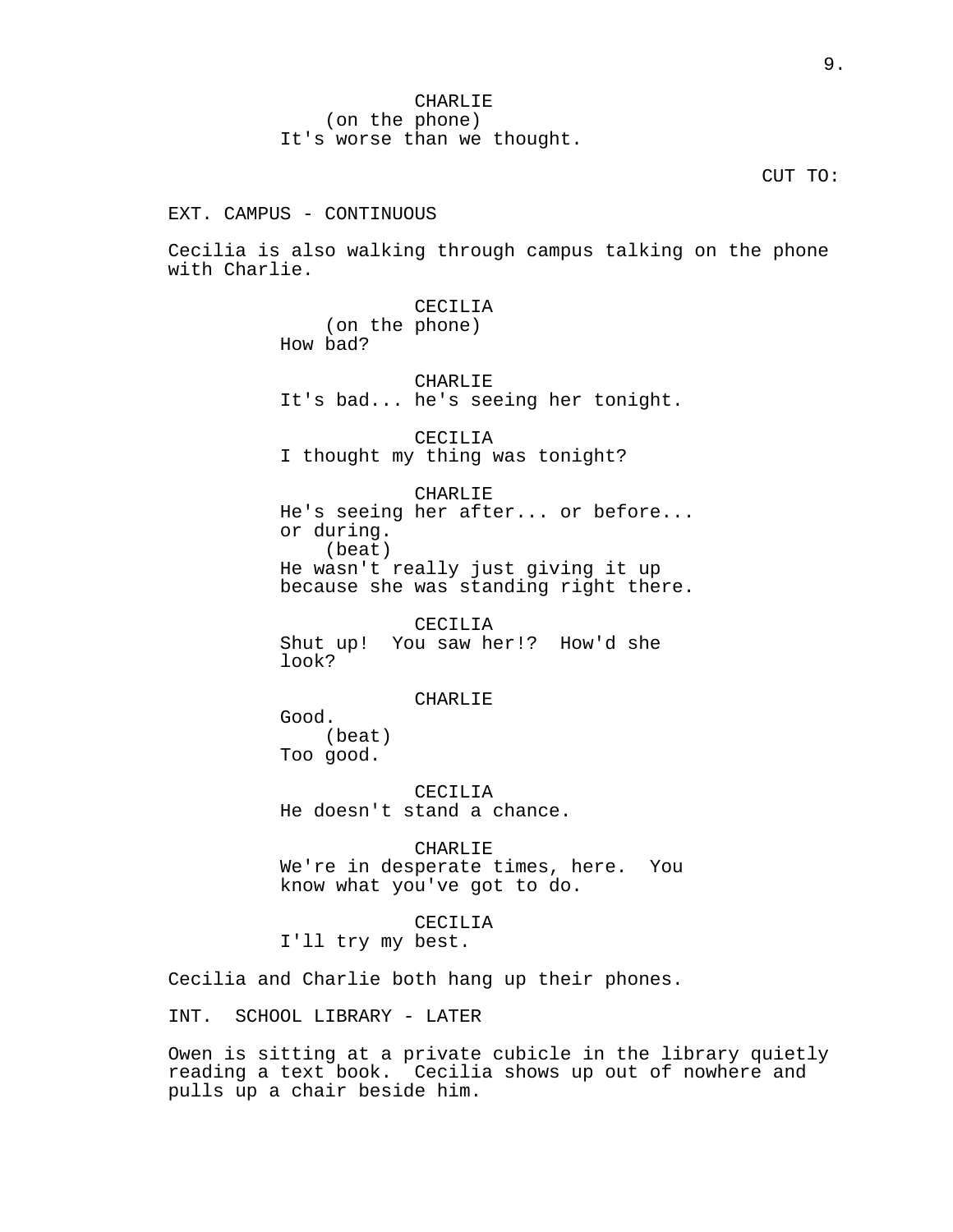#### CECILIA

Boo.

OWEN (confused) Hey? What's going on?

CECILIA I heard about tonight.

OWEN

(nervous) What do you mean?

CECILIA

Tonight's plans... birthday, cake, rooftop, beer. Charlie told me all of it.

Owen is both relieved that she wasn't talking about Dierdra and frustrated all at the same time.

> OWEN Why would he tell you?

CECILIA Because I threatened to boycott if I didn't know what was going on. So he told me. And I'm not boycotting.

OWEN

That's good. Birthday parties don't work so well without birthday girls.

Cecilia turns up her charm a little bit, becomes more flirtatious, and puts her arm on the back of his chair.

> CECILIA Actually, I just wanted to thank you.

> > OWEN

Thank me?

CECILIA For planning it all. God knows Charlie didn't help you.

OWEN He bought the propane.

CECILIA And I'm betting you thought of everything else.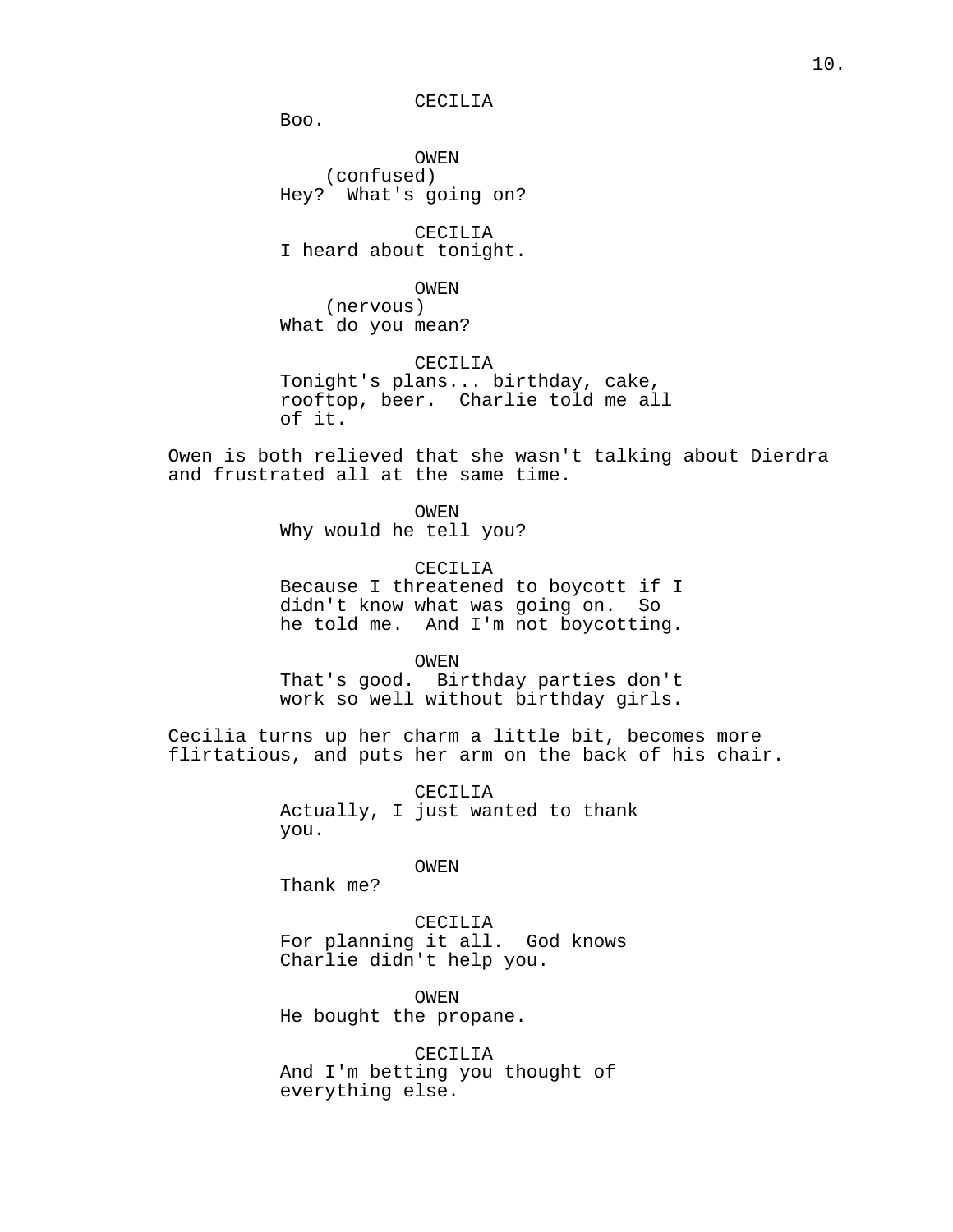Owen blushes.

CECILIA (CONT'D) That's it. Just wanted to say thanks.

Cecilia stands up and kisses him on the forehead.

CECILIA (CONT'D) So... thanks. And I'll see you tonight.

Cecilia walks off, leaving Owen somewhat dumbfounded.

INT. CHARLIE AND OWEN'S APARTMENT - LATER

Charlie is back at the apartment that he and Owen share. It's a typical college guy's apartment littered with empty PBR cans and opened pizza boxes crusted with cheese. Charlie is sitting on a moldering couch and attempting to clear some garbage off the coffee table to wrap Cecilia's gift. Simultaneously he holds a cellphone to his ear and is talking with his girlfriend about the party later that night. He is also trying to light a sizable bong. He seems to be having a hard time managing all these tasks.

### CHARLIE

(on phone) Hey babe. We'll be at the bar by midnight. Make sure to bring the girls. Do you still have that single friend? You know, the... (delicately) ...kind of chunky one?

Charlie moves the phone away from his ear suddenly. He tries to get a word in to his clearly not-too-happy girlfriend.

> CHARLIE (CONT'D) OK, OK, yeah, yeah, I know she's a nice girl. Listen, this is for Owen. I need to get him laid pronto. (beat) Because you-know-who is back in the picture. (beat) I know, pure evil, exactly. So bring your fat desperate friends, OK?

Charlie unrolls the wrapping paper and pulls a present he bought out of the bag. It's a pair of fuzzy slippers shaped like Pikachu. He continues to chat on the phone.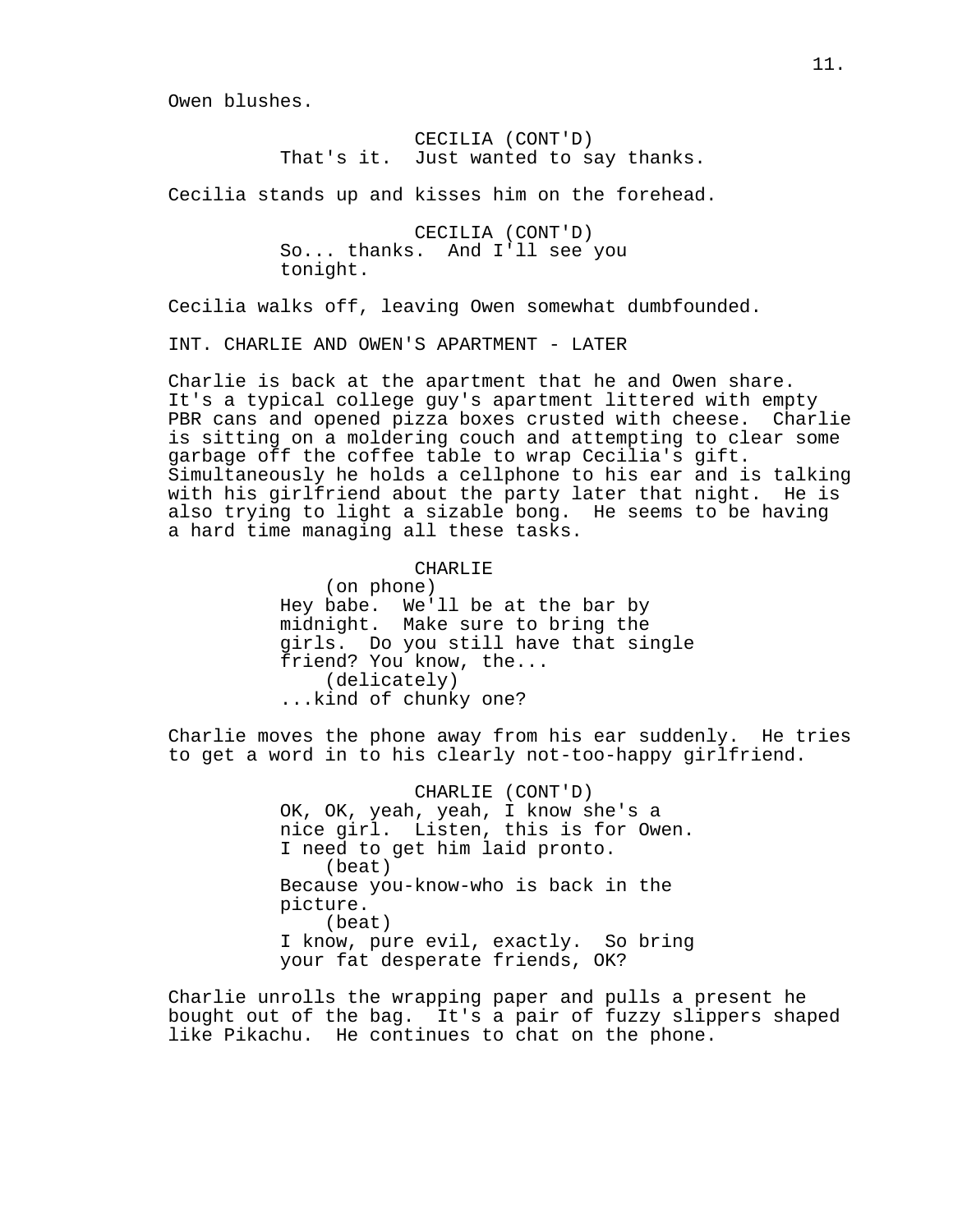CHARLIE (CONT'D) Oh, me and Owen went in on a gift together. I got her some fuzzy Pikachu slippers. They're pretty kick ass. (beat) Well, I also--

Charlie pauses dramatically and reaches into the bag to reveal an obscenely large dildo.

> CHARLIE (CONT'D) --got her a dildo. I figure if she doesn't like the slippers, she can go fuck herself.

Charlie's girlfriend clearly reacts to this, and he finds this hilarious.

> CHARLIE (CONT'D) (laughing) Yes, I am. I gotta go. Don't forget the fat girls.

INT. BAKERY - LATER

Owen is in a bakery near the campus. We get a cake's-eyeview of Owen's face as it slowly passes by the the selections under the counter. Finally his eyes light up and he presses a finger to the glass.

#### OWEN

That one.

The young girl behind the counter slides the cake out of the cabinet. It's bright pink with white frosting. She turns to Owen.

> BAKERY GIRL Did you want anything written on it?

Owen bites his lip and thinks hard.

OWEN Yeah. Can you make it say "happy birthday, Cecilia"?

He pauses to reconsider.

OWEN (CONT'D) Cici. "Happy birthday, Cici".

The girl begins jotting this down, then suddenly...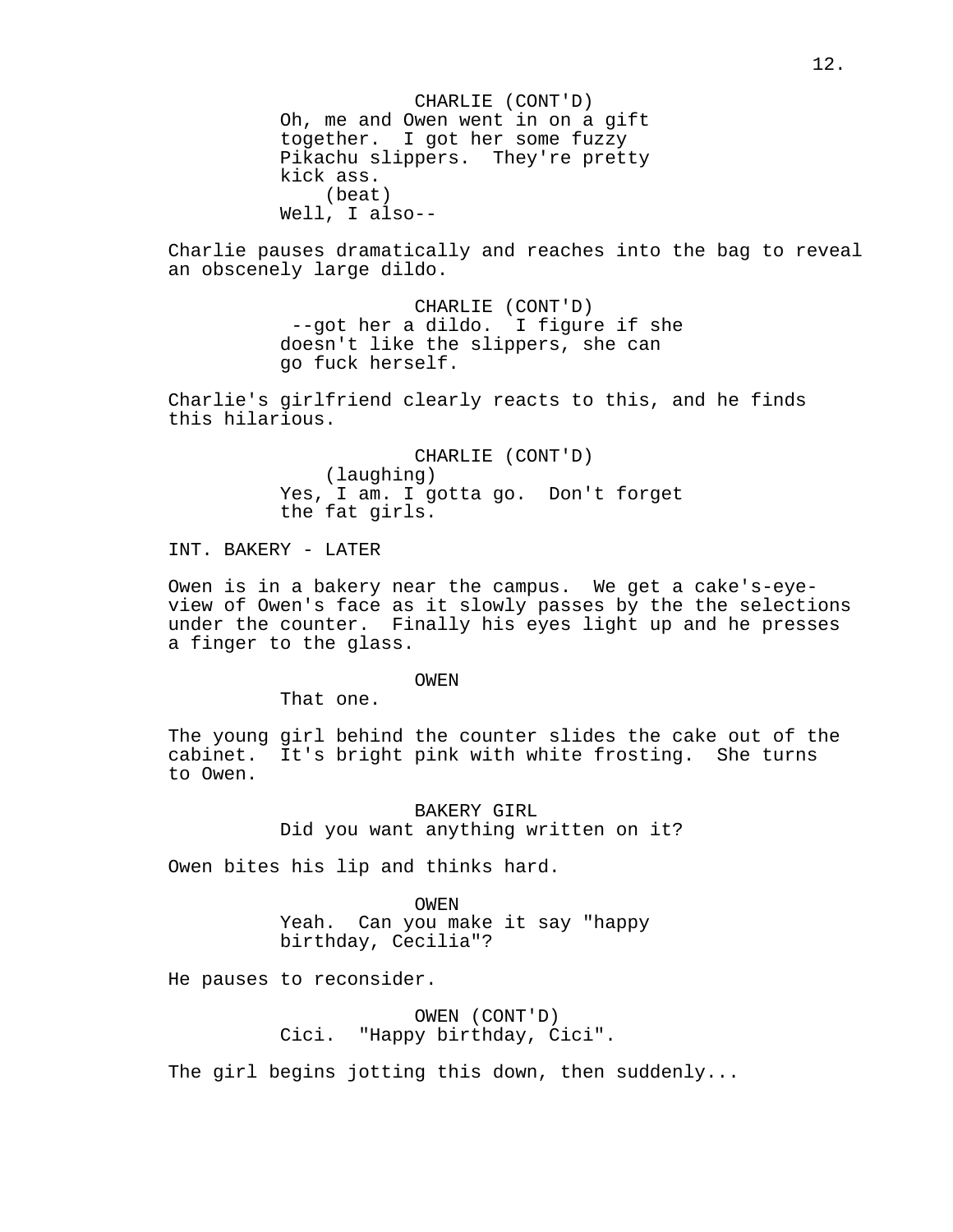OWEN (CONT'D) No! Cecilia. I was right the first time. "Happy birthday, Cecilia".

The girl scribbles out what she had previously written.

OWEN (CONT'D) Which one sounds better to you?

BAKERY GIRL I'm sure she'll be happy with either. My boyfriend doesn't even bother with cakes or presents anymore.

OWEN

Oh, she's not...

Owen considers correcting the girl, but opts against it.

OWEN (CONT'D) You're right. She will be happy with either. I'll stick with "Cecilia."

Owen smiles, pleased with his choice.

INT. OWEN AND CHARLIE'S APARTMENT - LATER

Owen walks in with bags over his shoulders and a box from the bakery in his hands. Charlie is busy rummaging around the refrigerator as Owen enters the kitchen.

> OWEN I got the cake. CHARLIE (grinning) And I got the gifts.

OWEN Do I want to know?

CHARLIE One's fuzzy... (beat) ...and one's a dildo.

OWEN You're disgusting.

Owen nudges Charlie out of the way so he can get the cake into the fridge.

> OWEN (CONT'D) I got my own gift anyway.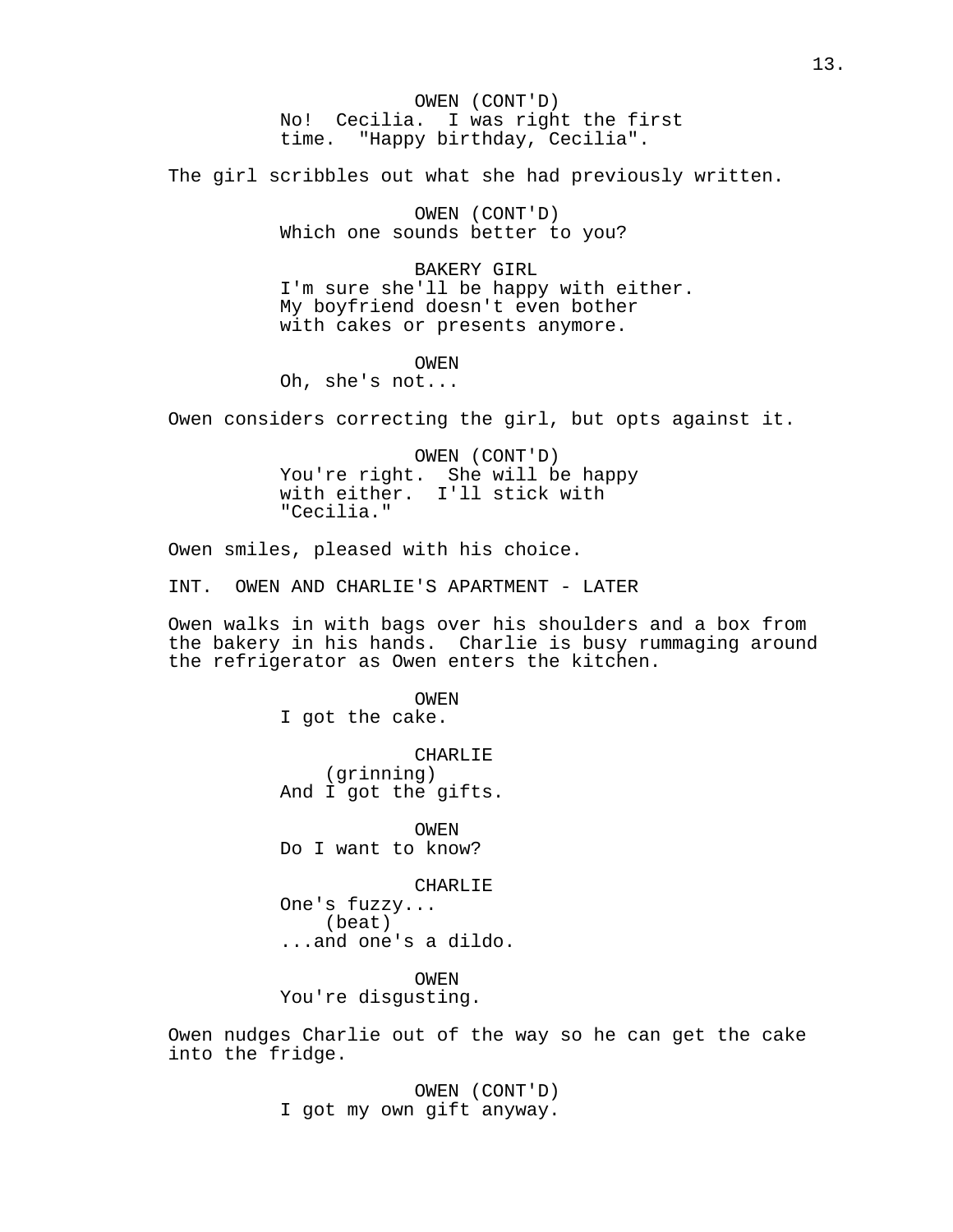Owen drops his bags in the hallway and opens up the closet. He begins to pull out collapsible lawn chairs.

> OWEN (CONT'D) Do you have the keys to the roof? I'm going to throw another chair up there.

Charlie reaches into his pocket and throws Owen the keys across the room.

> CHARLIE Why would we need another chair, Owen?

OWEN I invited Dierdra.

Charlie spits out his coffee in an obvious and exaggerated manner.

> CHARLIE (mockingly) I'm surprised. (beat) I thought you might not want her to come.

OWEN (quickly) I want her to come.

Owen walks over to the couches and sits down. He pauses for a moment and turns back to Charlie.

> OWEN (CONT'D) What are the reasons I might not want her to come?

CHARLIE I don't know, I just thought you might have been looking at other options. (beat) It seemed like you really wanted to pick up that cake today and all.

OWEN I didn't want... (refocusing) Cecilia?

Charlie continues to play right into Owen's doubts.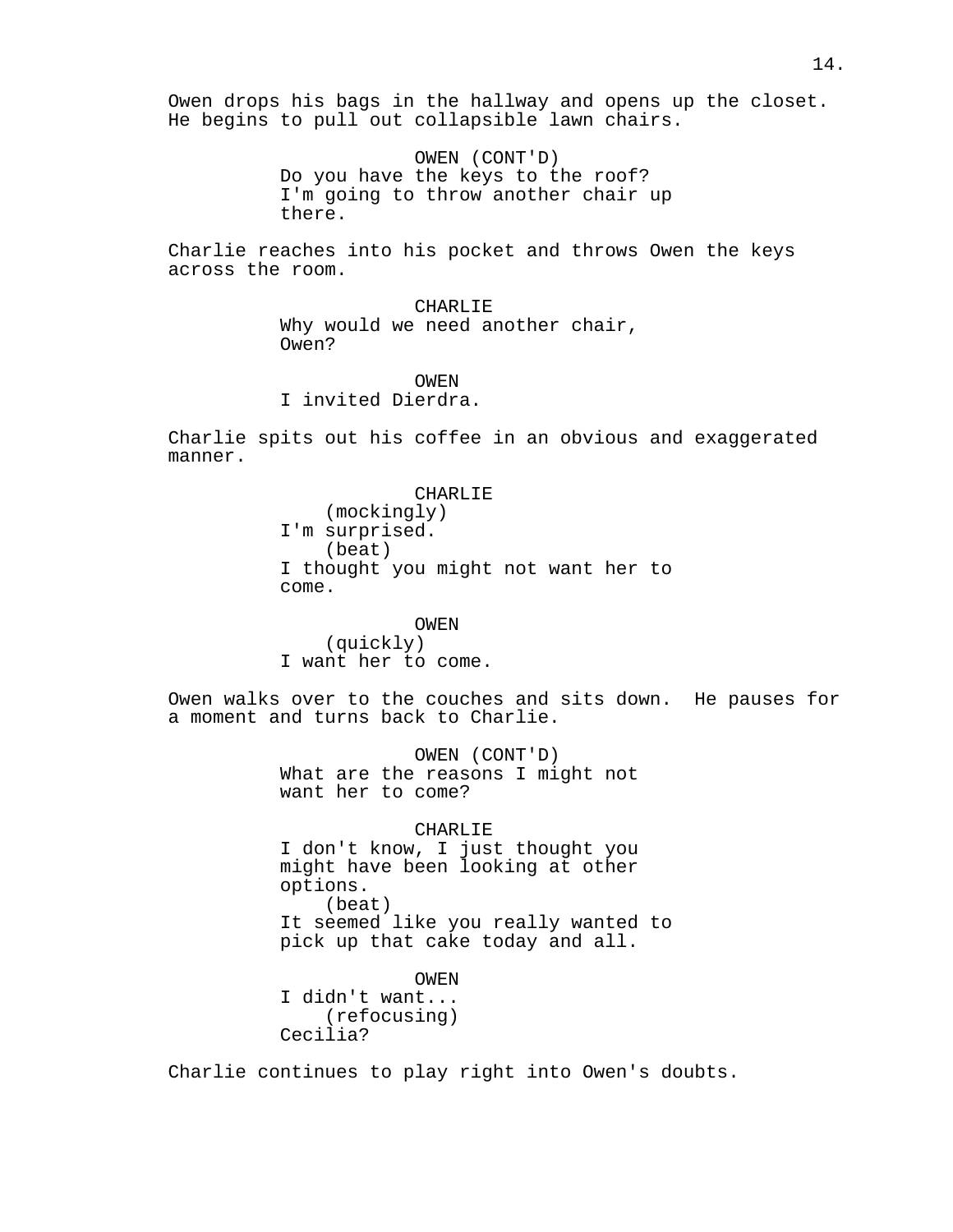CHARLIE I thought I'd noticed some stuff.

OWEN What kind of stuff?

CHARLIE

Glances.

OWEN She was sending glances?

CHARLIE I think you've both been sending glances.

Owen contemplates this information.

CHARLIE (CONT'D) Listen, all I'm saying is that if it were me... and I had Veronica all lined up and ready to go. (beat) I wouldn't want Betty knocking at the door.

Owen turns and stares out the window, truly confused.

INT. OWEN AND CHARLIE'S APARTMENT - OWEN'S BEDROOM - CONTINUOUS

Owen walks into his bedroom. He picks up his present for Dierdra which is already wrapped, he considers it for a moment and decides to pick up his phone.

INT. DIERDRA'S APARTMENT - MOMENTS LATER

Dierdra's bedroom is meticulously arranged and really, really pink. She is neatly folding tee-shirts, and seems impressed with her efforts once she finishes the pile. She is about to move a basket of laundry when she is interrupted by the sound of the phone. She picks it up.

DIERDRA

Hello? (beat) (surprised) Oh, hi Owen.

Owen is speaking quietly into his cellphone so Charlie can't hear.

> OWEN Uh, hi. How's it going?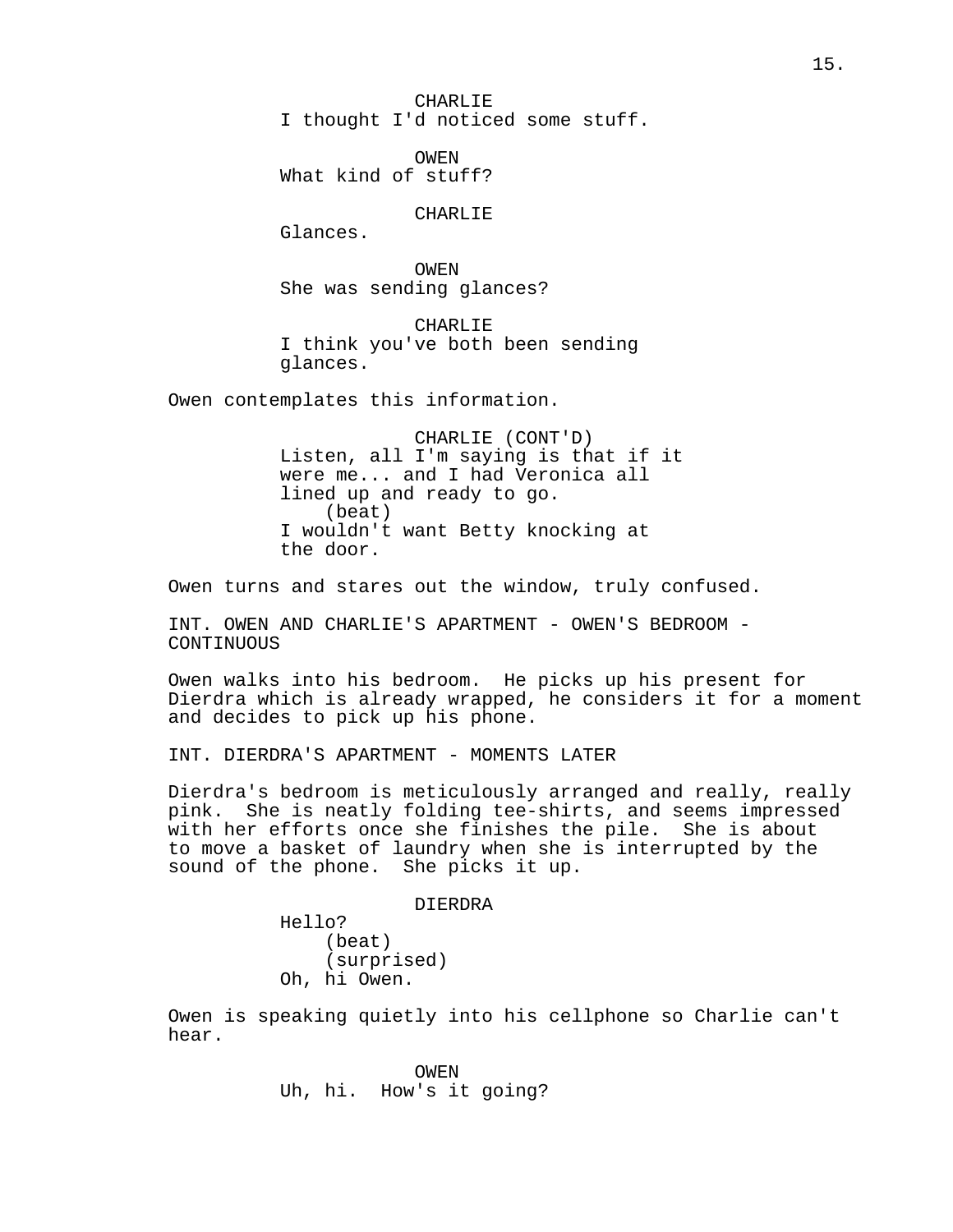### INTERCUT TELEPHONE CONVERSATION:

DIERDRA Ugh, I'm still procrastinating from studying. I'm looking forward to tonight.

OWEN Yeah, so about tonight...

#### DIERDRA

Oh, no... You're not canceling on me are you?

OWEN

No, it's just that the plans have changed. Somewhat. We're not doing the rooftop party anymore.

DIERDRA

Oh? Why not?

OWEN Uh, Cecilia broke her arm.

Owen immediately regrets coming up with this preposterous lie.

> DIERDRA Oh. Well, I hope she feels better.

> > OWEN

Yeah, yeah, she's fine. Can I meet you later though? I can come over to your place.

Owen is not sure how this is going to go over. Dierdra lets Owen sweat a little bit before answering.

> DIERDRA That sounds fine, Owen.

> > OWEN

Really? Are you sure that's OK?

DIERDRA That's OK. It'll give me a chance to clean up this pigsty.

Dierdra looks at her spotless bedroom with disdain.

DIERDRA (CONT'D) I'll be up late tonight, so you can come by whenever.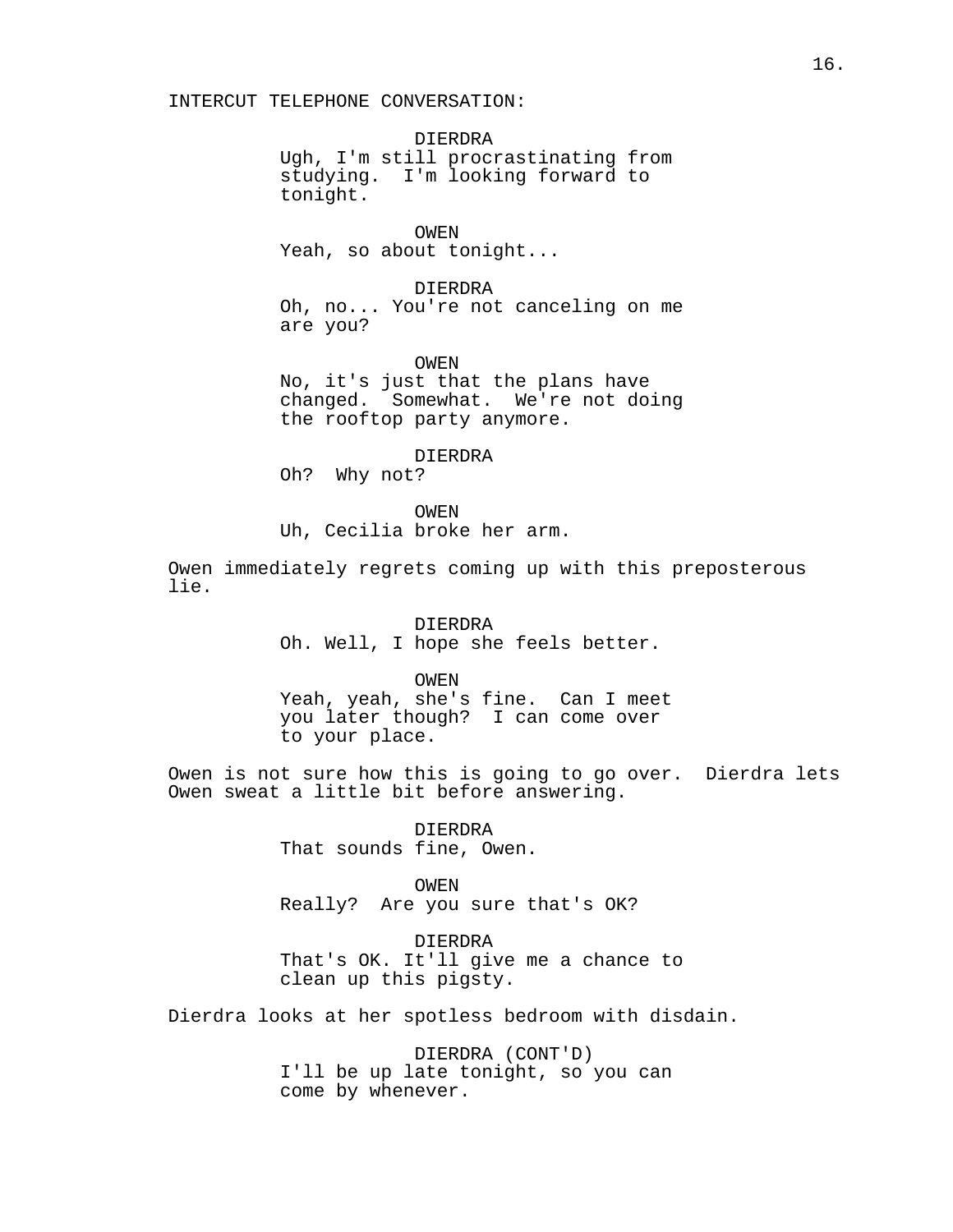OWEN

I'm sure your place is spotless. I'll see you later, OK?

DIERDRA

OK, Owen.

Owen breathes a sigh of relief.

INT. OWEN AND CHARLIE'S APARTMENT - LIVING ROOM - CONTINUOUS Charlie is consuming a monster-sized sandwich by the window. He turns to see Owen coming out of his bedroom and smiles.

> CHARLIE So, is she coming?

OWEN Actually, I er, ended it with her.

CHARLIE

(incredulously) Really?

OWEN Yeah, we just don't have anything in common.

CHARLIE I hope you didn't do it on my account.

OWEN No, of course not.

CHARLIE She's a nice girl that Dierdra.

OWEN

Yeah, right. Look, I'm going to finish taking the rest of this stuff upstairs. You wanna help me once you're finished making love to that sandwich?

CHARLIE Sure thing, chief.

Owen leaves the apartment with some folding chairs under his arm. Charlie finishes chewing and picks up his cell phone and dials a number.

> CHARLIE (CONT'D) Hello, Dierdra?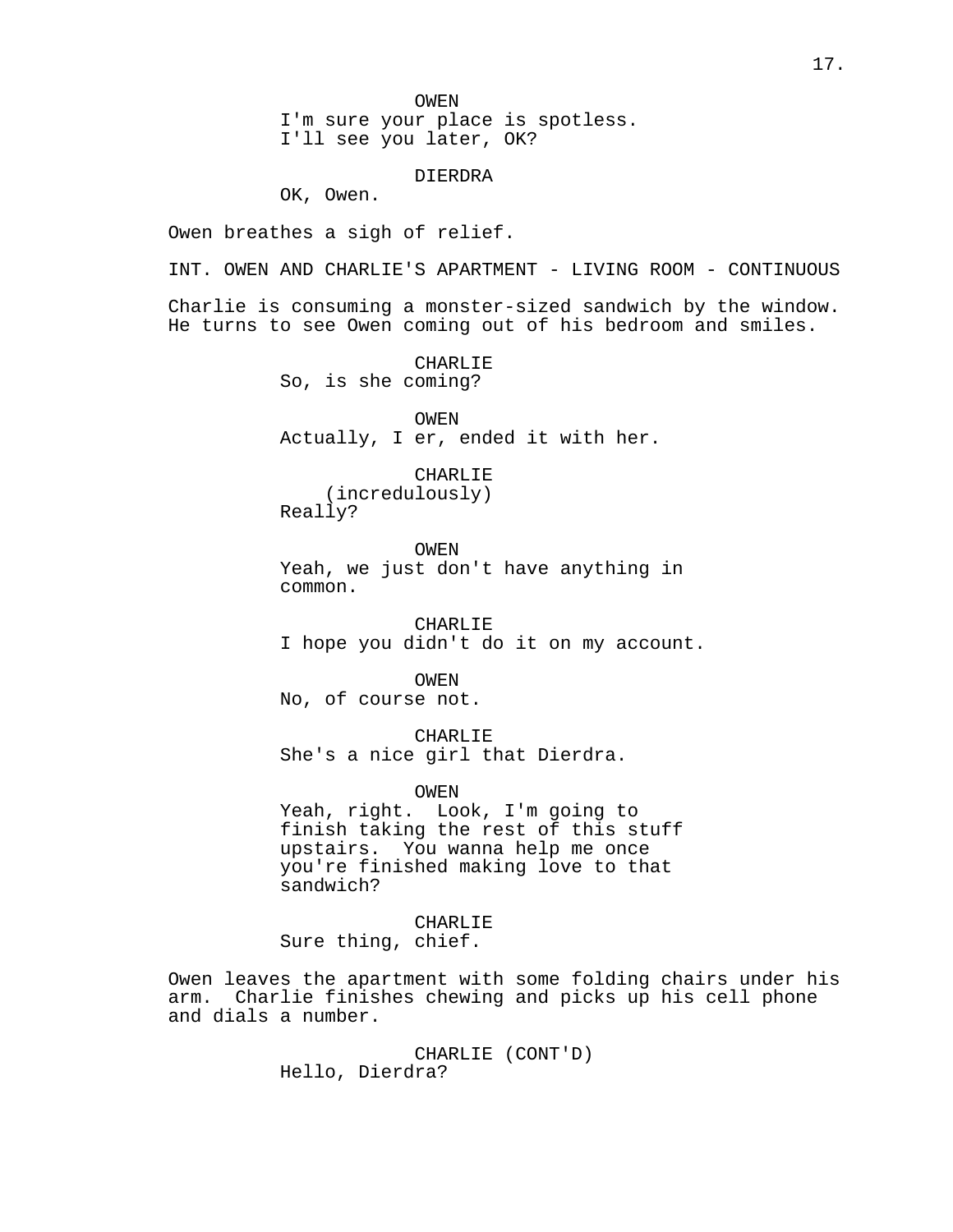EXT. APARTMENT COMPLEX ROOFTOP - HOURS LATER

Charlie, Owen, and Cecilia sit around the garbage pail fire on the rooftop, moments before the fight is about to break out.

### CECILIA

(to Charlie) So, you actually did it? You finally broke it off?

OWEN (shitfaced) Well, yeah. You gotta do what you gotta do.

Charlie shakes his head behind Owen's head to indicate that this is far from the truth. Cecilia figures this out, but keeps asking Owen questions.

> CECILIA So why'd you do it?

> > OWEN

Why don't you ask Charlie boy?

CHARLIE

(to Cecilia) Hey, what ultimately convinced him to make the move was his own poor judgment.

#### CECILIA

(to Charlie) So, you're telling me that you didn't encourage it at all. He would have done it anyway?

CHARLIE (to Cecilia) That's what I'm saying.

CUT TO:

Owen pulls on the rooftop door and realizes that they are locked up there.

> CHARLIE (CONT'D) (knowingly) I hope you didn't have any plans later.

CUT TO: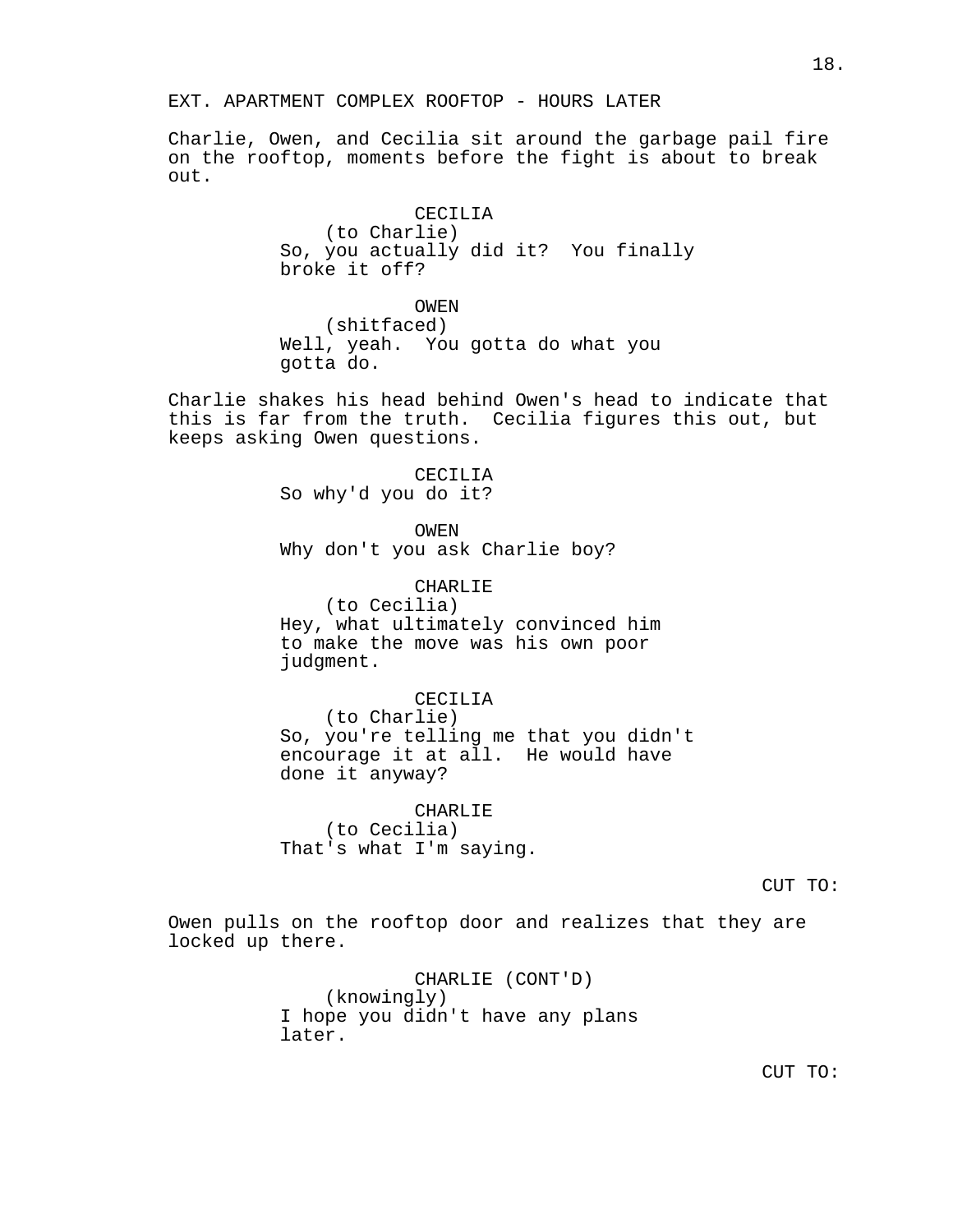Owen is backing Charlie dangerously close to the edge of the rooftop.

> OWEN I can't believe you. I honestly can't believe you.

> > CHARLIE

(to Owen) You're sure you want to do this? You really want to do this?

Owen takes a swing at Charlie and makes full contact. Charlie hits the ground and stays down.

> CECILIA Stop it! Stop hitting him! (softer) It's my fault the keys are downstairs.

Owen walks over to Cecilia. He has calmed down, but is exhausted.

> OWEN Why are you guys doing this?

CECILIA She's not good for you, Ow.

OWEN Who are you and Charlie to decide that?

## CECILIA

Friends?

OWEN I really doubt that after today.

Owen and Cecilia sit in silence for a moment. Charlie is still laying on the floor on the other side of the rooftop.

Owen looks down and notices the gift he had bought for Cecilia. He picks it up and considers it, much in the same way he did earlier.

> OWEN (CONT'D) I got you something.

Owen hands Cecilia the gift. Cecilia opens the gift and pulls out two concert tickets. Cecilia looks incredibly pained.